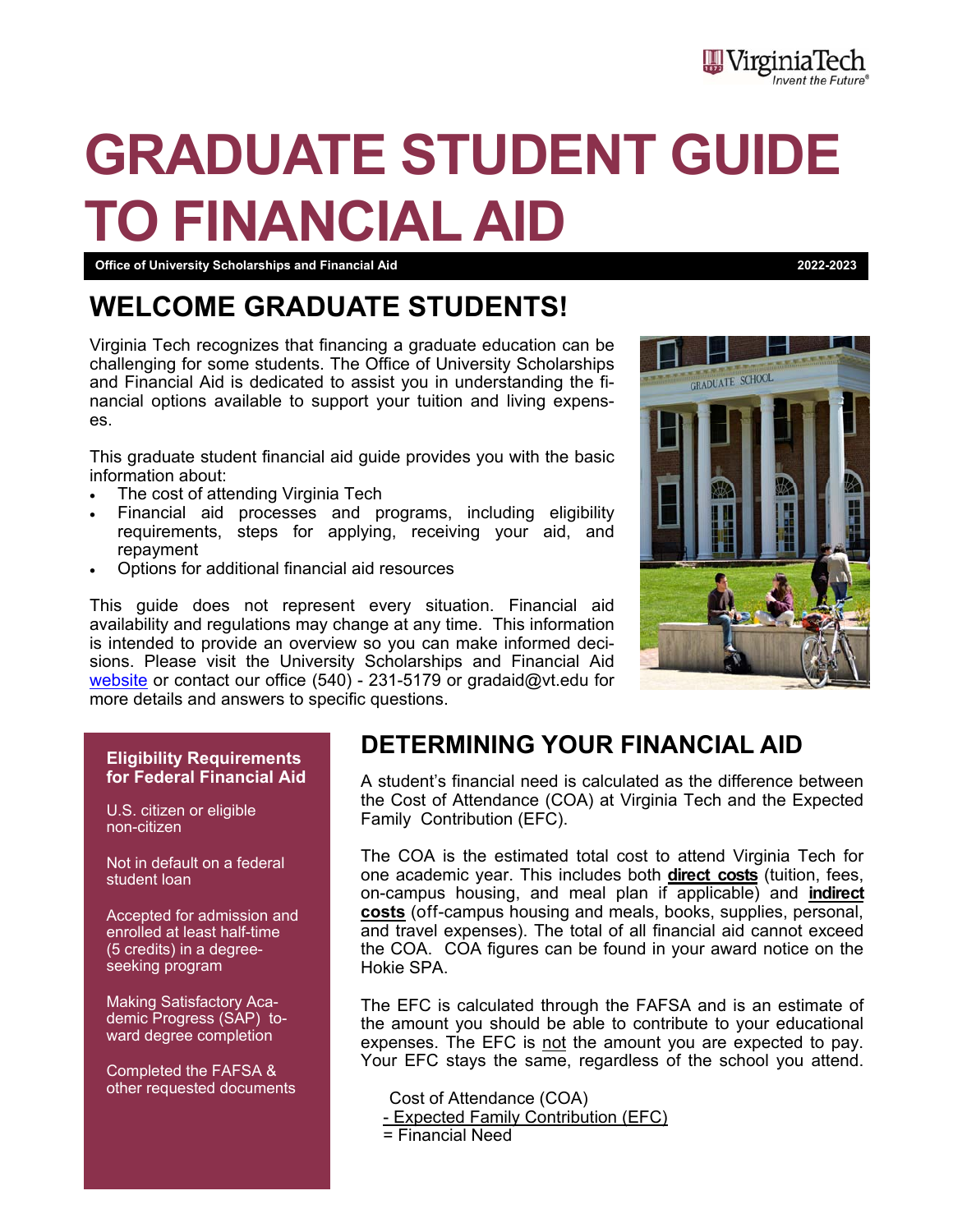

#### **Higher Education Tax Benefits**

A number of tax credits and deductions are available to assist with your higher education expenses that reduce your taxable income. These include the American Opportunity Credit and the Education Credit, as well as tuition and fees deductions. Be sure to discuss your options with a qualified tax advisor.

# **TYPES OF FINANCIAL AID**

Graduate students can receive financial aid for tuition/fees, housing/meals, books, supplies, transportation, and personal expenses. The total of all financial aid cannot exceed the cost of attendance (COA) for the year. Types of financial aid available to graduate students includes:

#### Assistantships and Fellowships

Graduate assistantships and fellowships are paid positions managed by the Graduate School and are available directly through academic departments, colleges, and administrative offices. These appointments can be in support of general administrative duties, teaching assignments, or research projects. Most positions require between 10 - 20 hours per week and many include tuition and some fee (vary by position) assistance. Visit the Graduate School website for more information.

#### Loans

A loan is borrowed money that **must be repaid** with interest. There are both federal and private loans available to graduate students.

**Federal Direct Unsubsidized Loan** is awarded regardless of financial need. This loan begins accruing interest upon disbursement, but no payment is required as long as you maintain half-time enrollment (5 credits). Several different repayment options are available and should be discussed with your loan servicer. Graduate students can receive up to \$20,500 per academic year and the maximum lifetime borrowing limit is \$138,500 for graduate students. This maximum loan limit includes all undergraduate and graduate loans.

**Federal Direct Graduate PLUS Loan** allows students to fill the gap between the cost of attendance and existing financial aid (federal loans/scholarships/assistantships). To apply you must first complete the **FAFSA**, then submit a separate application (an approved credit check is required).

**Private/Alternative Loans** are credit-based educational loans through a private lender (a cosigner may be required). These loans allow students to borrow additional funds after federal student loans have been exhausted or if the student is not eligible for federal aid. More information on these types of loans as well as the FASTChoice tool to help choose a lender is available at our website.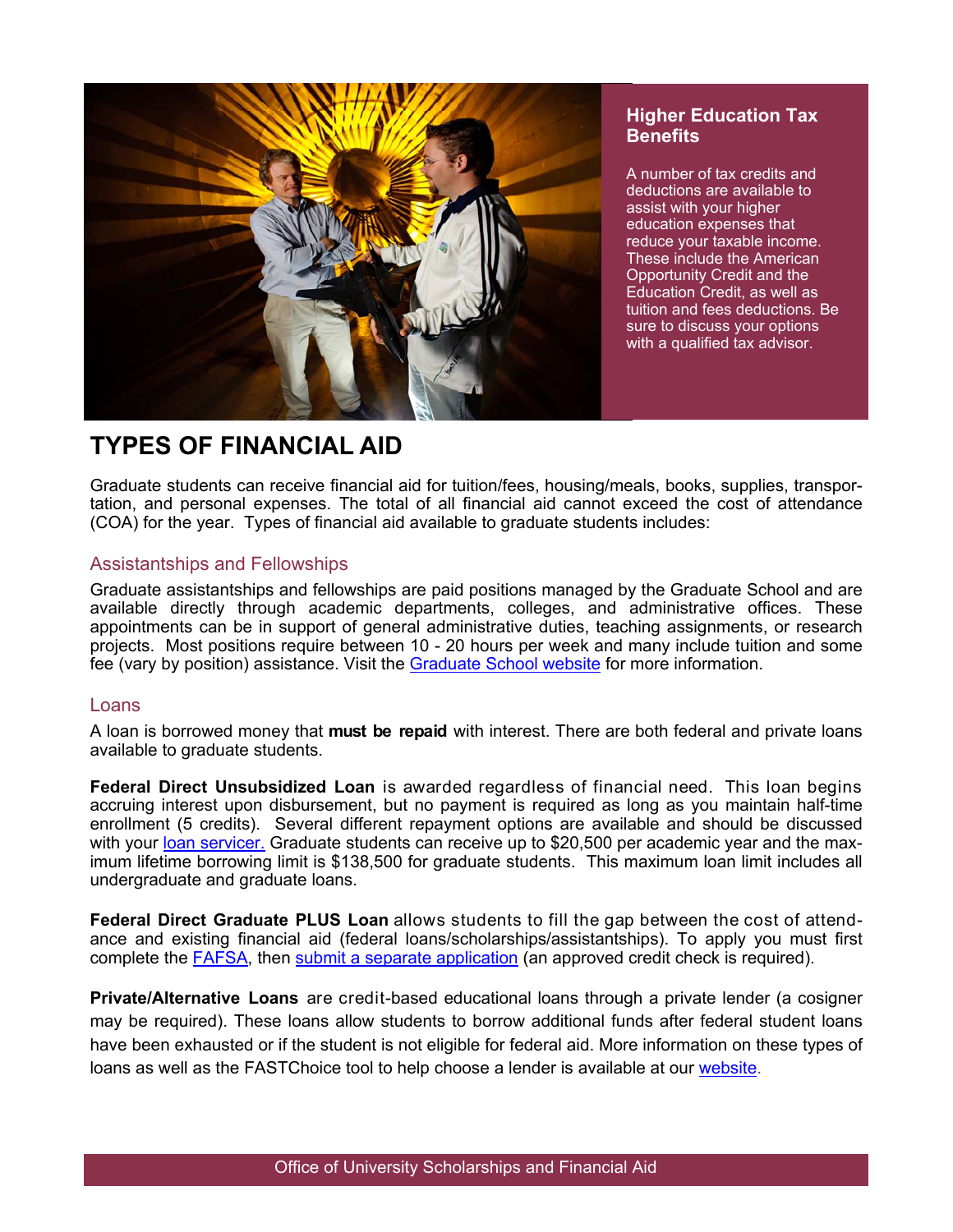#### Scholarships and Grants

Virginia Tech offers a limited number of scholarships to graduate students in addition to other external scholarship opportunities. Students should check with their academic department/college for more information regarding scholarships. We recommend that you begin the scholarship search a year prior to starting VT and search local organizations (community service, non-profit agencies, church, employers) as well as the internet. We do not recommend you pay for scholarship searches. Students must report all outside scholarships to the University Bursar's Office using the Scholarship Reporting form.

#### Federal Work Study

Federal Work Study (FWS) is a need-based aid program that provides part-time employment opportunities to eligible students to help meet expenses related to education. Based on the results of the FAFSA, eligible students are offered an allotment which may be earned through part-time employment in FWS approved positions. Federal Work Study earnings do not apply toward the university bill, but rather, are paid directly to the student to use for other living and educational expenses. FWS jobs can be found through the Hokie Handshake website. Please note that **FWS funds cannot be used to support an assistantship position.** 

## **SATISFACTORY ACADEMIC PROGRESS (SAP)**

Financial aid regulations require that students demonstrate satisfactory academic progress to maintain eligibility for federal, state, and institutional financial aid. At the end of each spring semester our office reviews student eligibility. Graduate students must meet the following minimum requirements:

- **Grade Point Average**  Cumulative GPA of 3.0
- **Pace of Degree Completion** Earn 67% of the cumulative credits you have attempted
- **Maximum Timeframe** Not exceed 150% of the published length of your educational program (includes all coursework taken during graduate career)

#### **When a student fails any one of the standards, financial aid eligibility is suspended.**

USFA will send an academic progress notification to students who have not met SAP standards. Students receive the notification through their VT email and it will outline the academic standards, as well as the reason(s) the student failed SAP, and appeal procedures.



Please note that these standards are separate from academic standards required by specific graduate programs. Students should check with their respective academic programs in order to learn the academic standards that are required for continued enrollment in their program.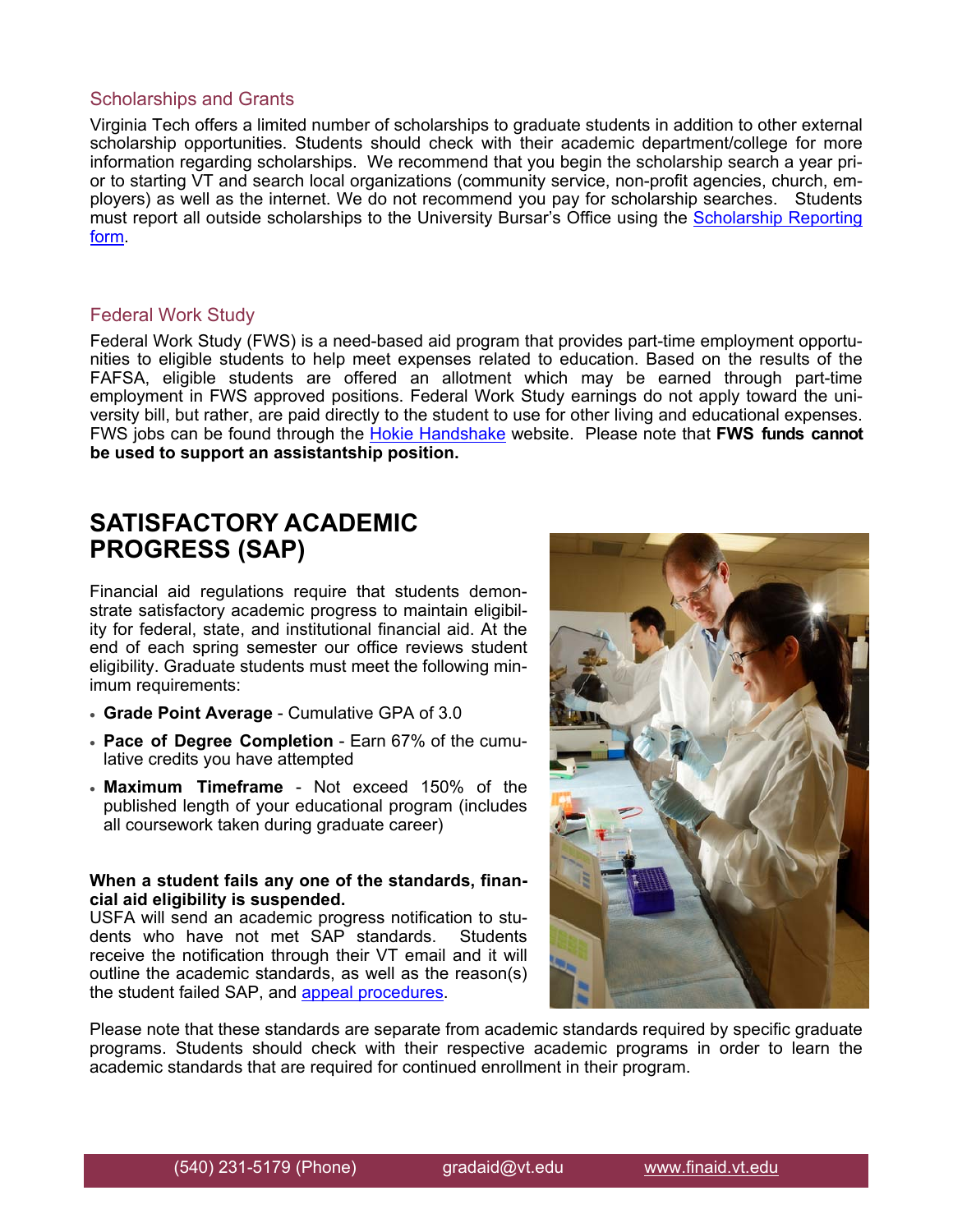

# **STEPS TO APPLY FOR FEDERAL AID**

**1.** Set up a Federal Student Aid ID (FSA ID)

Set up a Federal Student Aid ID (FSA ID). You will use this ID and password to electronically sign your FAFSA and Master Promissory Note(s).

2. Complete the FAFSA

Complete the Free Application for Federal Student Aid (FAFSA). The FAFSA is available **October 1st** each year and although we encourage you to apply as early as possible, graduate students do not have to meet an application deadline to be eligible for aid.

3. Review your Student Aid Report (SAR)

The SAR outlines the information provided on the FAFSA, confirms the signature on the FAFSA, and includes the EFC. A link to the report will be e-mailed a few days after you submit the FAFSA. The SAR may also identify any mistakes on the FAFSA, and explain how to fix them.

4. Review your Financial Aid Award

After your FAFSA has been processed, University Scholarships and Financial Aid will contact you if we need any additional items and provide information on how to accept, reduce, or decline your award. You can track information regarding aid through the Financial Aid Information link on Hokie SPA.

5. Complete Loan Entrance Counseling

Complete on-line Entrance Counseling session which gives more detailed information about your loan, including disbursement, repayment, and other rights and responsibilities as a borrower. You will sign in using your Federal Student Aid ID (FSA ID) and password to access this requirement.

6. Sign your Master Promissory Note

Complete and sign the Master Promissory Note which acknowledges your legal agreement with the government to repay the loan.

7. Apply for a Graduate PLUS loan if additional aid is needed.

#### **Items Needed to Complete the FAFSA?**

VT School Code: **003754** 

Social Security number (Include on Graduate School Application)

Federal Student Aid ID (FSA ID) & password

Alien registration or permanent resident card (non-U.S. citizens only)

Financial Information:

Use IRS Data Retrieval Tool (DRT) to transfer income tax information to the FAFSA or have your tax return available

Untaxed income records

Current bank statements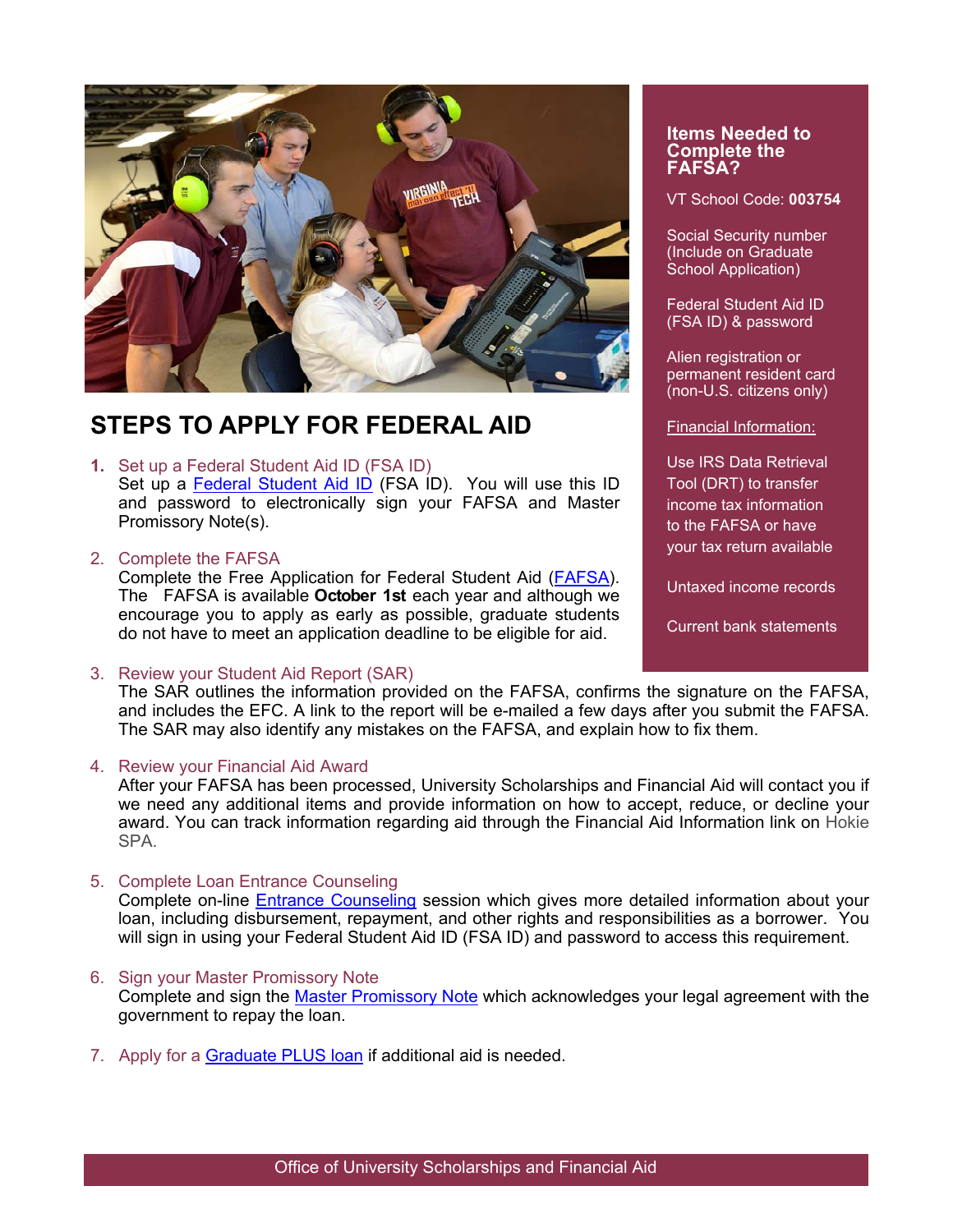#### **Tips on Borrowing**

Be sure to understand your borrowing limits. Borrow only what you need to cover your education and living expenses for the academic year. We recommend that you borrow the smallest amount necessary to meet your needs.

#### General tips:

Establish a realistic budget and follow it

Exhaust all alternative sources before borrowing

Exhaust all federal loans first before exploring private loans

Fully understand your rights and responsibilities as a borrower

Maintain records of all communication with your loan servicer

Be diligent about payments and discuss options with your loan servicer if you cannot meet deadlines



## **WHEN WILL I RECEIVE MY FINANCIAL AID?**

#### **Disbursements**

Financial aid awarded through Virginia Tech is disbursed directly to your university account each semester prior to the start of classes (if all financial aid requirements are complete). Private loans, 3rd party scholarships, tuition benefits, and aid from other outside sources will be applied to your student account once received from the provider.

#### Delayed Aid

To ensure your financial aid disburses as soon as possible, make sure you have provided all required documents and that you are enrolled full -time (9 credits). You can view required documents through the Financial Aid Information link on your Hokie SPA. If you will not be enrolled full-time, you should notify our office immediately.

#### Statement of Account

Any remaining charges after financial aid is applied must be paid by the billing statement due date. Balances can be viewed through the Hokie Wallet link on Hokie SPA. Refunds of excess aid are set to begin the Thursday before classes start each semester as long as all requirements are met. **All students should sign up for direct deposit.** More information on this process is available on the Bursar's office website.